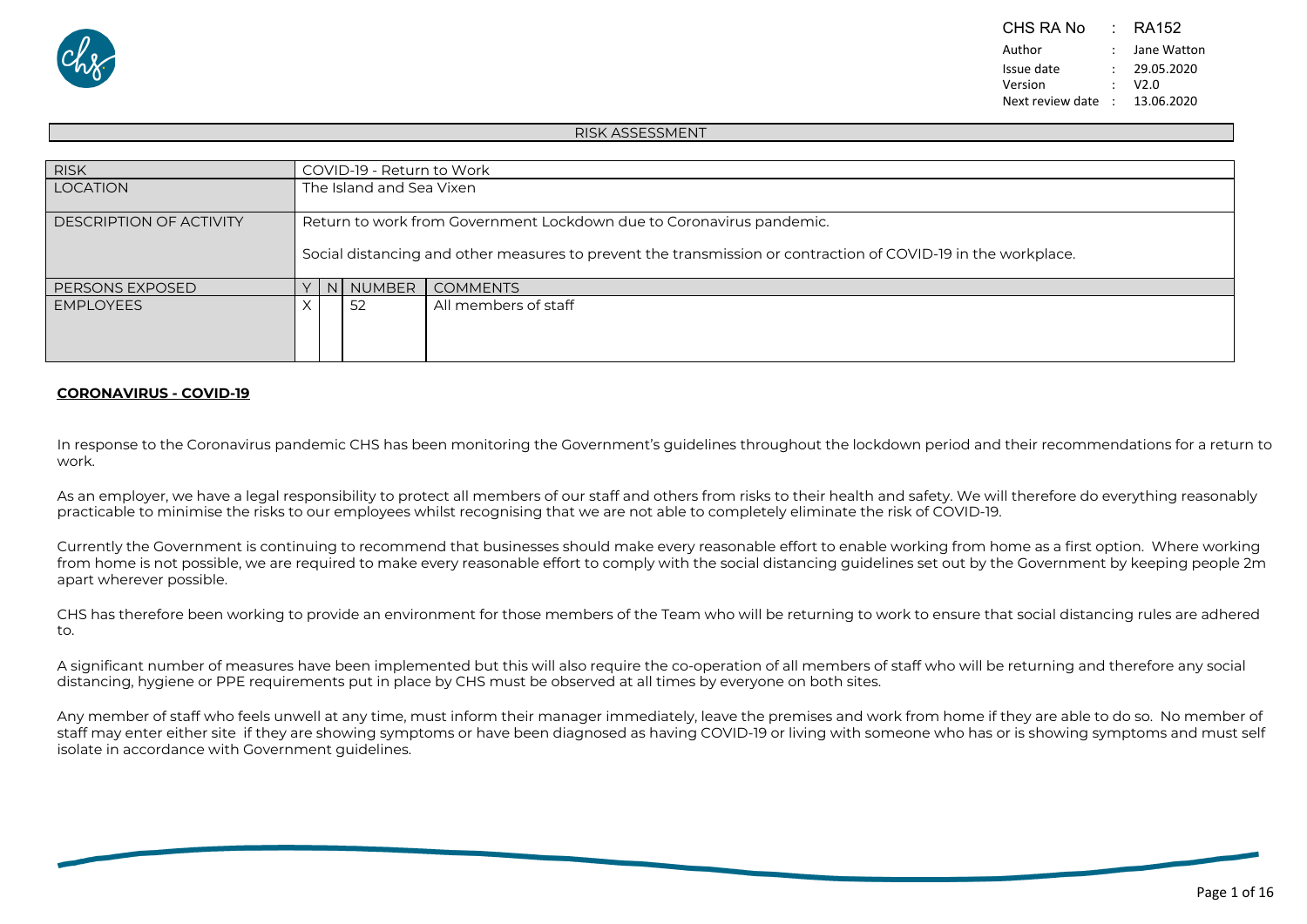| Item | <b>Government Guidelines/</b><br><b>Recommendations</b>                                                                                           | <b>Details of existing control measures</b>                                                                                                                                                                                                                                                                                                                                                                                                                                                                                                                                                                                                                                                                                                                                                                                                                                                                                                                                             | Details of further action which may be required                                                                                                                                                                                                                                                                                                                                                                                                                                                                                                                                 | <b>Risk</b><br>Level |
|------|---------------------------------------------------------------------------------------------------------------------------------------------------|-----------------------------------------------------------------------------------------------------------------------------------------------------------------------------------------------------------------------------------------------------------------------------------------------------------------------------------------------------------------------------------------------------------------------------------------------------------------------------------------------------------------------------------------------------------------------------------------------------------------------------------------------------------------------------------------------------------------------------------------------------------------------------------------------------------------------------------------------------------------------------------------------------------------------------------------------------------------------------------------|---------------------------------------------------------------------------------------------------------------------------------------------------------------------------------------------------------------------------------------------------------------------------------------------------------------------------------------------------------------------------------------------------------------------------------------------------------------------------------------------------------------------------------------------------------------------------------|----------------------|
|      | Who should go to work<br>Providing equipment for people to work at<br>home safely and effectively, for example,<br>remote access to work systems. | All members of staff whose normal place of work is The<br>Island have been provided with the means to enable<br>them to work from home.<br>For personnel who normally work from the Sea Vixen<br>site laptops have been provided where possible and<br>alternative arrangements have been made for staff to<br>connect to the CHS servers etc via their own computers<br>where they have provided agreement to do so.<br>Please refer to the CHS-Covid-19-WFH Response<br>document, produced by Chris Southgate dated<br>17.03.2020, attached to this RA.<br>Following the implementation of the Government's<br>Track and Trace app, CHS actively recommends that all<br>members of staff download this app to help prevent<br>the transmission of the virus.<br>Information on the Test and Trace system can be found<br>below:<br>https://www.gov.uk/guidance/nhs-test-and-trace-how-i<br>t-works<br>https://www.nhs.uk/conditions/coronavirus-covid-19/tes<br>ting-for-coronavirus/ | To remotely provide ongoing technical assistance<br>to all members of staff working from home.<br>Continue to provide updates to all members of<br>staff on the Track and Trace app or Test and Trace<br>system when this becomes available.                                                                                                                                                                                                                                                                                                                                    | Low                  |
| 2.   | Who should go to work<br>Planning for the minimum number of<br>people who need to remain at The Island<br>or the Studio at Sea Vixen.             | Currently members of staff from The Island are working<br>from home or currently on furlough.<br>Staff from the Sea Vixen site are working from home<br>where possible, with a number of staff working at the<br>Photographic Studio whilst observing social distancing<br>guidelines or currently on furlough.<br>At The Island, other than for regular security checks of<br>the building or to obtain specific files, there are no<br>members of staff on site.                                                                                                                                                                                                                                                                                                                                                                                                                                                                                                                      | Where two or more members of staff are returning<br>to The Island, for security checks or collect files etc,<br>they must complete a Return to Work<br>questionnaire and provide the answers to the<br>Finance or Office Manager before entering the<br>building.<br>Any additional members of staff returning to the<br>Studio at Sea Vixen from furlough or visiting for<br>work related purposes are required to complete<br>the Return to Work questionnaire as above prior to<br>entering the premises and must observe the social<br>distancing and hygiene requirements. | Low                  |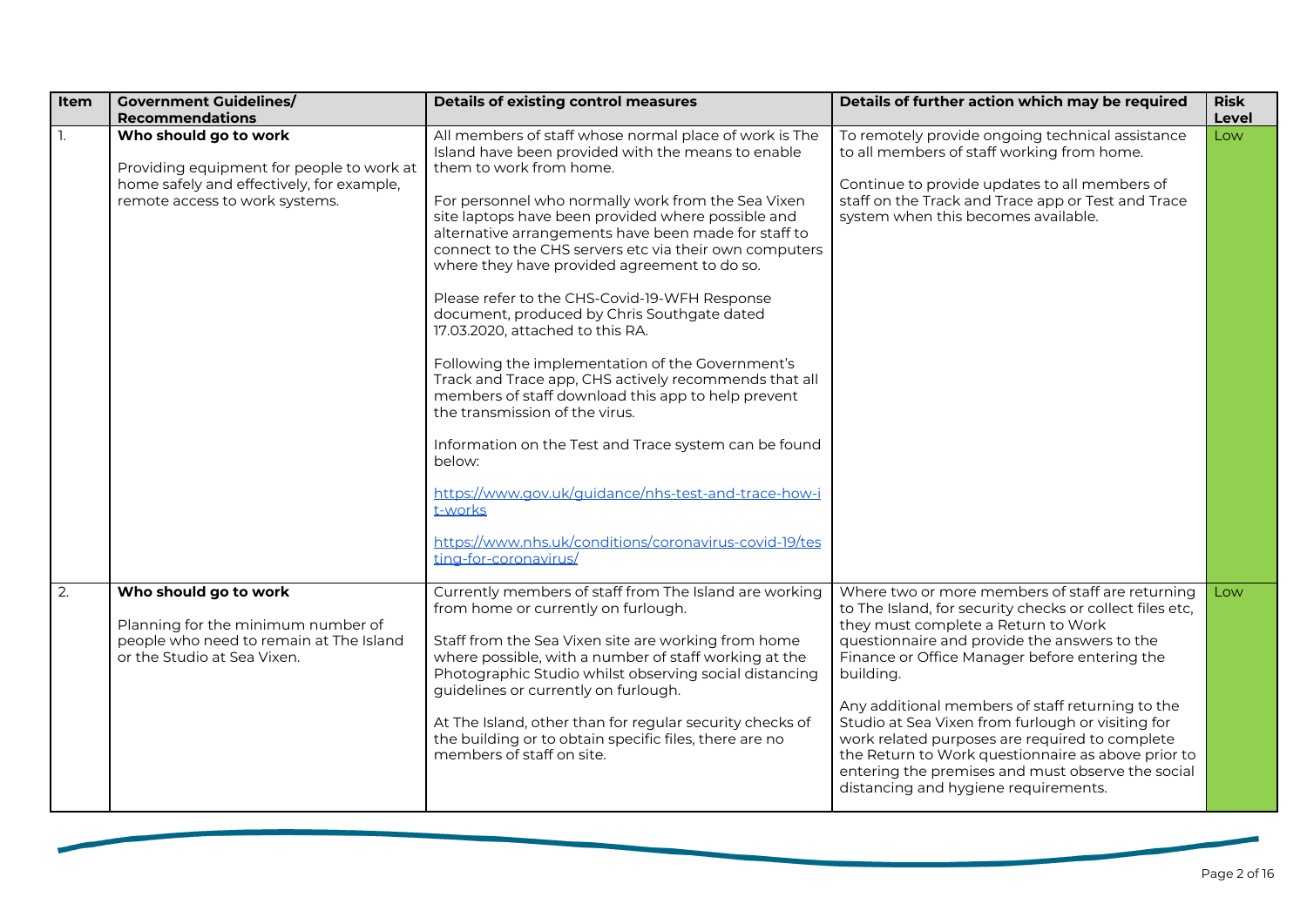|    |                                                                                                                                                                                                                                                                                                                                                                                         |                                                                                                                                                                                                                                                                                                                                                                                                                                                                                                                                                                                                                                                                                                                                                                                                                                                                                                                                                                                                                                                                                                                                                                                                                                                                                                                                                                                                                                                                                                                                                                                                                                                                                                                                             | MF100 - Coronavirus Medical Questionnaire for<br>CHS staff returning from Annual Leave -18.05.2020<br>V3.0. This document will continually be reviewed<br>in line with Government guidance and updated<br>when necessary.                                                 |     |
|----|-----------------------------------------------------------------------------------------------------------------------------------------------------------------------------------------------------------------------------------------------------------------------------------------------------------------------------------------------------------------------------------------|---------------------------------------------------------------------------------------------------------------------------------------------------------------------------------------------------------------------------------------------------------------------------------------------------------------------------------------------------------------------------------------------------------------------------------------------------------------------------------------------------------------------------------------------------------------------------------------------------------------------------------------------------------------------------------------------------------------------------------------------------------------------------------------------------------------------------------------------------------------------------------------------------------------------------------------------------------------------------------------------------------------------------------------------------------------------------------------------------------------------------------------------------------------------------------------------------------------------------------------------------------------------------------------------------------------------------------------------------------------------------------------------------------------------------------------------------------------------------------------------------------------------------------------------------------------------------------------------------------------------------------------------------------------------------------------------------------------------------------------------|---------------------------------------------------------------------------------------------------------------------------------------------------------------------------------------------------------------------------------------------------------------------------|-----|
| 3. | Who should go to work<br>Monitoring the wellbeing of people who<br>are working from home and helping them<br>stay connected to the rest of the<br>workforce, especially if the majority of their<br>colleagues are on-site.<br>Keeping in touch with off-site workers on<br>their working arrangements including<br>their welfare, mental and physical health<br>and personal security. | Daily general keeping in touch email "Good morning<br>CHS" is sent to all personnel, either through their CHS<br>email address if they are working from home or<br>through their personal email address if they have been<br>furloughed, giving them a contact point in the event of<br>any queries or concerns.<br>A manager will contact all personnel who have been<br>furloughed via telephone on a weekly basis to check in<br>with them.<br>All managers will make contact with all members of<br>their staff who are working from home or in the<br>Photographic Studio on a daily basis and provide a<br>daily update to the Office Manager who will record the<br>data on WhosOff and ensure that contact has been<br>received from each manager.<br>Staff have been made aware of the awareness of<br>mental health during the pandemic and provided with<br>the link to the Government site for advice:<br>https://www.gov.uk/government/publications/covid-19-<br>quidance-for-the-public-on-mental-health-and-wellbei<br>ng/quidance-for-the-public-on-the-mental-health-and-<br>wellbeing-aspects-of-coronavirus-covid-19<br>A company wide virtual presentation to all members of<br>staff was made by the Managing Director to provide an<br>update and reassurance on all areas of the company.<br>CHS are currently trialling a company who support<br>mental health - The House of Wellbeing. Information<br>has been provided to all members of staff to enable<br>them to explore the website and trial any of the audios<br>available on their website. CHS will make a decision<br>whether to continue with a subscription following staff<br>feedback at the end of the trial period.<br>www.houseofwellbeing.co.uk | Continue with the same process until all members<br>of the team have returned to full time work on<br>company premises.<br>Provide an update to all staff on the Company's<br>decision on whether a subscription will be made to<br>continue with The House of Wellbeing. | Low |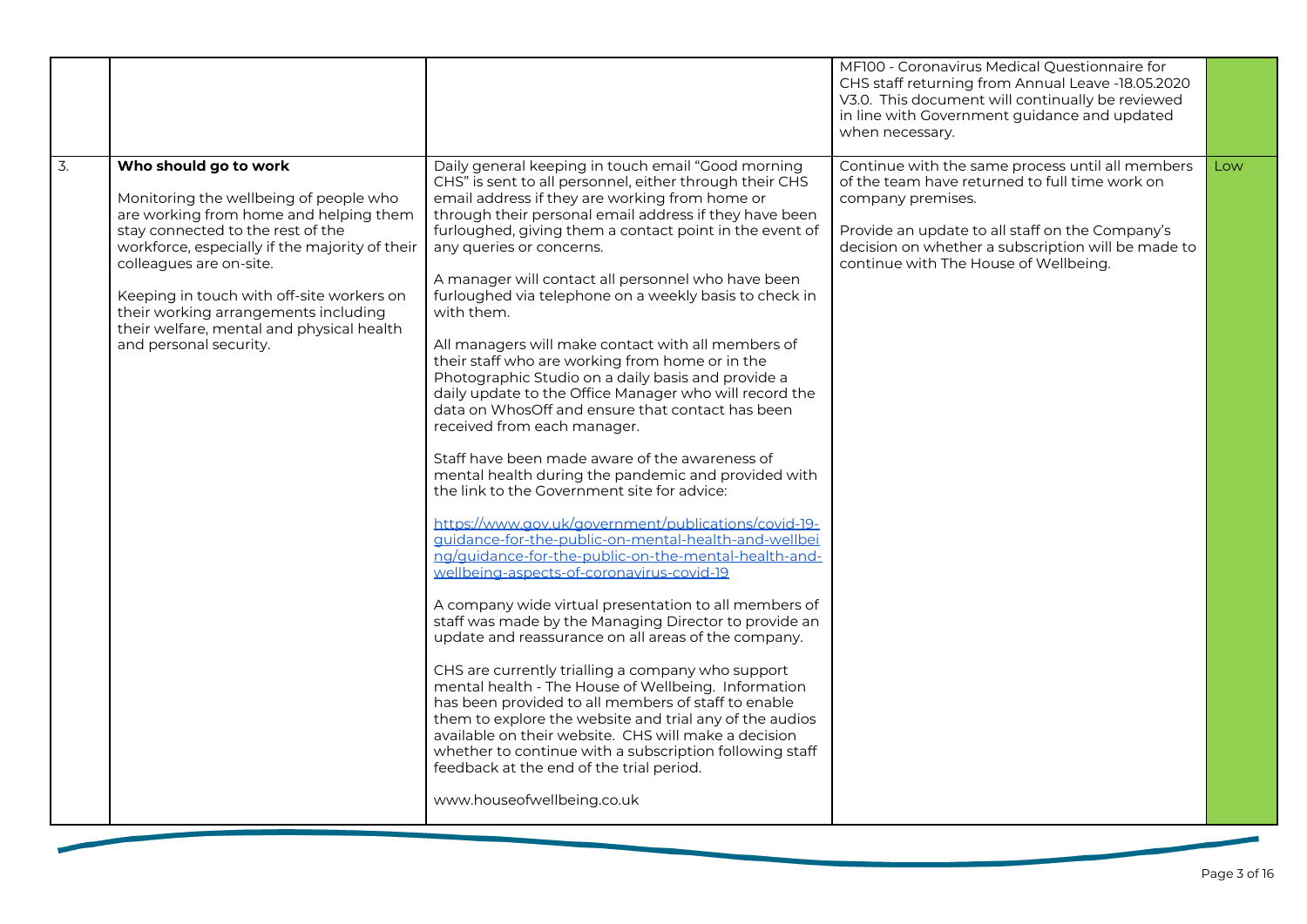| 4. | Protecting people who are at higher risk.<br>To protect clinically vulnerable and<br>clinically extremely vulnerable individuals.                                                                                                                                                                                | Where employees are clinically or extremely vulnerable<br>they will be provided with the facilities to work from<br>home, where possible.<br>Where employees are living with someone who is<br>clinically or extremely vulnerable, they will be provided<br>with the necessary support to work from home, where<br>possible, until Government or medical guidelines<br>enable them to return to the office if it is necessary for<br>them to do so.<br>When it is necessary for an clinically or extremely<br>vulnerable person or the employee who is living with<br>them to return to the office, socially distanced<br>accommodation/seating will be provided for them, as is<br>reasonably practicable.                                                                                                                                                                                                                                | Monitor the requirements on a case by case basis<br>in accordance with the Government and medical<br>information available.                                                                                                                                                                                      | Low |
|----|------------------------------------------------------------------------------------------------------------------------------------------------------------------------------------------------------------------------------------------------------------------------------------------------------------------|--------------------------------------------------------------------------------------------------------------------------------------------------------------------------------------------------------------------------------------------------------------------------------------------------------------------------------------------------------------------------------------------------------------------------------------------------------------------------------------------------------------------------------------------------------------------------------------------------------------------------------------------------------------------------------------------------------------------------------------------------------------------------------------------------------------------------------------------------------------------------------------------------------------------------------------------|------------------------------------------------------------------------------------------------------------------------------------------------------------------------------------------------------------------------------------------------------------------------------------------------------------------|-----|
| 5. | People who need to self-isolate<br>To make sure individuals who are advised<br>to stay at home under existing<br>government guidance do not physically<br>come to work. This includes individuals<br>who have symptoms of COVID-19 as well<br>as those who live in a household with<br>someone who has symptoms. | All employees have been advised not to attend work if<br>they have symptoms of COVID-19, or live in a household<br>with someone who has symptoms, and have been<br>provided with links to the Government and NHS III<br>websites on the correct course of action.<br>CHS will ensure that self isolating employees are paid<br>in accordance with the Government's SSP regulations.<br>Following the implementation of the Government's<br>Track and Trace app CHS actively recommends that all<br>members of staff download this app to help prevent<br>the transmission of the virus.<br>Information on the Test and Trace system can be found<br>below:<br>https://www.gov.uk/guidance/nhs-test-and-trace-how-i<br>t-works<br>https://www.nhs.uk/conditions/coronavirus-covid-19/tes<br>ting-for-coronavirus/<br>When members of staff are asked to return to the<br>office, temperature scans will be carried out on a daily<br>basis. | CHS will continue to monitor the Government and<br>NHS III websites for any changes to the SSP<br>system, or alterations to the rules regarding self<br>isolation.<br>Continue to provide updates to all members of<br>staff on the Track and Trace app or Test and Trace<br>system when this becomes available. | Low |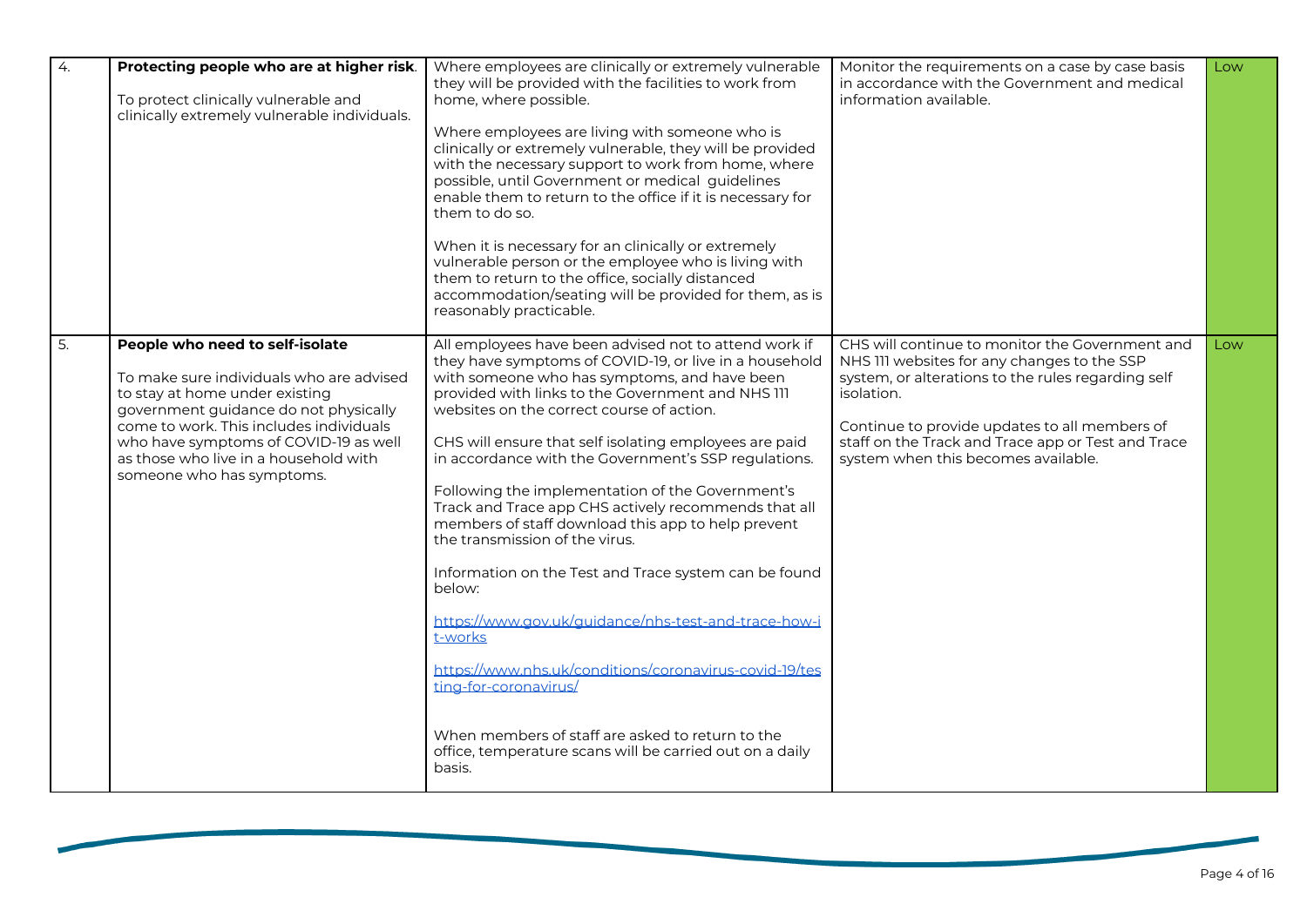|    |                                                                                                                                                                                                                                                                                                                                                                                                                                                                                                                                 | This will be carried out via a thermal thermometer by<br>one member of staff who will be wearing a face mask,<br>face visor and gloves.<br>This will be MANDATORY for all persons entering either<br>site.<br>Anyone who has a reading in excess of 38°c will be<br>asked to return home and obtain a test for COVID-19.<br>Please refer to the Test and Trace information earlier in<br>this section for further details.                                                                                                                                                                                                              |                                                                                                              |     |
|----|---------------------------------------------------------------------------------------------------------------------------------------------------------------------------------------------------------------------------------------------------------------------------------------------------------------------------------------------------------------------------------------------------------------------------------------------------------------------------------------------------------------------------------|-----------------------------------------------------------------------------------------------------------------------------------------------------------------------------------------------------------------------------------------------------------------------------------------------------------------------------------------------------------------------------------------------------------------------------------------------------------------------------------------------------------------------------------------------------------------------------------------------------------------------------------------|--------------------------------------------------------------------------------------------------------------|-----|
| 6. | <b>Equality in the workplace</b><br>To treat everyone in your workplace<br>equally.<br>In applying this guidance, employers<br>should be mindful of the particular needs<br>of different groups of workers or<br>individuals.<br>It is breaking the law to discriminate,<br>directly or indirectly, against anyone<br>because of a protected characteristic such<br>as age, sex or disability.<br>Employers also have particular<br>responsibilities towards disabled workers<br>and those who are new or expectant<br>mothers. | CHS considers itself to be an equal opportunities<br>employer and will ensure any decisions are made fairly,<br>taking each employee's circumstances into account<br>and communicating with them to ensure any<br>adjustments which may be required are considered.                                                                                                                                                                                                                                                                                                                                                                     | Continue to act fairly in all decisions                                                                      | Low |
| 7. | <b>Social distancing</b><br>To maintain 2m social distancing<br>wherever possible, including while arriving<br>at and departing from work, while in work<br>and when travelling between sites.                                                                                                                                                                                                                                                                                                                                  | Strict social distancing procedures have been put in<br>place to ensure, as far as is reasonably practical, the<br>safety of our employees.<br>These measures include, but are not limited to:<br>$\bullet$<br>One person at a time to sign in - Sea Vixen<br>2m social distancing floor markers<br>$\bullet$<br>one way systems for narrow corridors<br>$\bullet$<br>restricting numbers of personnel in specific areas,<br>$\bullet$<br>e.g. the kitchen, props room etc<br>alternative seating arrangements in line with<br>$\bullet$<br>Government recommendations<br>purchase of additional PPE and cleaning supplies<br>$\bullet$ | Continue to monitor the Government websites for<br>updates on recommended social distancing<br>requirements. | Low |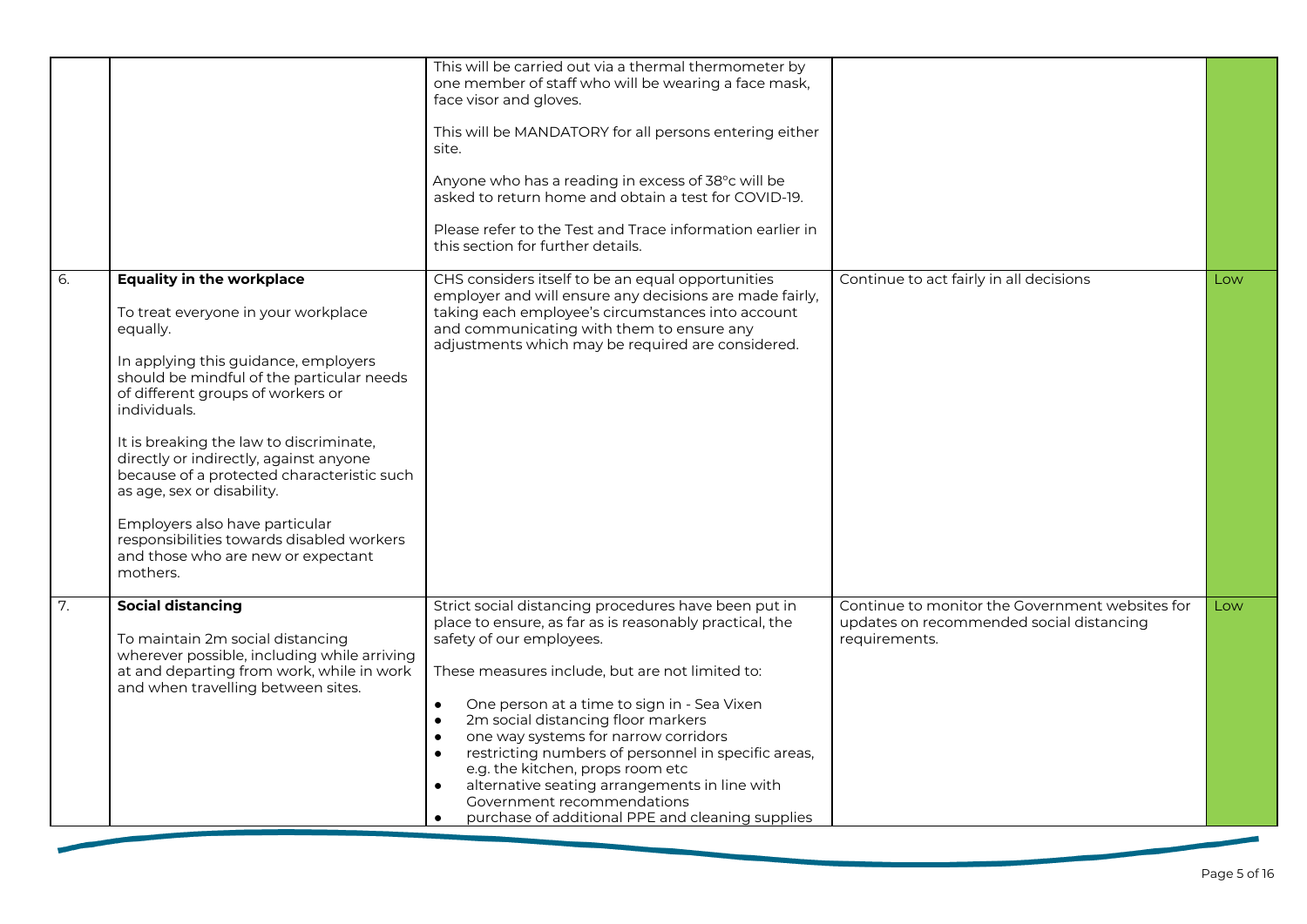|    |                                                                                                                   | out of hours contract cleaning<br>$\bullet$<br>issue of Dek - Welcome Back to The Island -<br>$\bullet$<br>Return to Work and Managing Social Distancing<br>issue of Dek - Welcome Back - Managing Social<br>$\bullet$<br>Distance - Sea Vixen<br>staggered lunch breaks have been implemented<br>$\bullet$<br>staggered start and finish times will be reviewed<br>$\bullet$<br>as more members of staff return to work<br>Stylist and Photographer to use Capture One<br>$\bullet$<br>laptops to enable social distancing - Sea Vixen<br>hand sanitiser provided at the entry points to each<br>$\bullet$<br>building<br>Advisory posters are positioned throughout both<br>$\bullet$<br>sites                                                                                                                                                                                                                                                                                                                                                                                                                                                                                                                                                                                       |                                                                                                                |     |
|----|-------------------------------------------------------------------------------------------------------------------|----------------------------------------------------------------------------------------------------------------------------------------------------------------------------------------------------------------------------------------------------------------------------------------------------------------------------------------------------------------------------------------------------------------------------------------------------------------------------------------------------------------------------------------------------------------------------------------------------------------------------------------------------------------------------------------------------------------------------------------------------------------------------------------------------------------------------------------------------------------------------------------------------------------------------------------------------------------------------------------------------------------------------------------------------------------------------------------------------------------------------------------------------------------------------------------------------------------------------------------------------------------------------------------|----------------------------------------------------------------------------------------------------------------|-----|
| 8. | Social distancing<br>To maintain social distancing between<br>individuals when they are at their<br>workstations. | Floor markers have been positioned throughout the<br>premises to assist employees to maintain 2m social<br>distancing.<br>At The Island workstations have been re-arranged to<br>provide 2m social distancing between employees. The<br>new seating arrangements will permit members of<br>staff to sit back-to-back and diagonally with a 2m<br>distance between each other.<br>Until the Government relaxes or removes the social<br>distancing requirement, only a limited number of<br>personnel will be permitted to work on either site.<br>The remainder will continue to work from home, or<br>remain on furlough, until further notice.<br>A staggered return to work will be implemented in<br>3-phases to ensure social distancing measures can be<br>controlled and implemented effectively.<br>The Bed at The Island has been made available to<br>members of the Sea Vixen team should social<br>distancing become difficult when more members of<br>the Team return to work.<br>To prevent overcrowding in the Stylist kitchen at Sea<br>Vixen, where possible, any cooking or baking will be<br>carried out at home.<br>Purchasing of props or food for photographic shoots,<br>where possible, will be ordered online to prevent visits<br>to shops and supermarkets. | Continue to monitor Government guidelines on<br>social distancing and working within an office for<br>updates. | Low |
|    |                                                                                                                   |                                                                                                                                                                                                                                                                                                                                                                                                                                                                                                                                                                                                                                                                                                                                                                                                                                                                                                                                                                                                                                                                                                                                                                                                                                                                                        |                                                                                                                |     |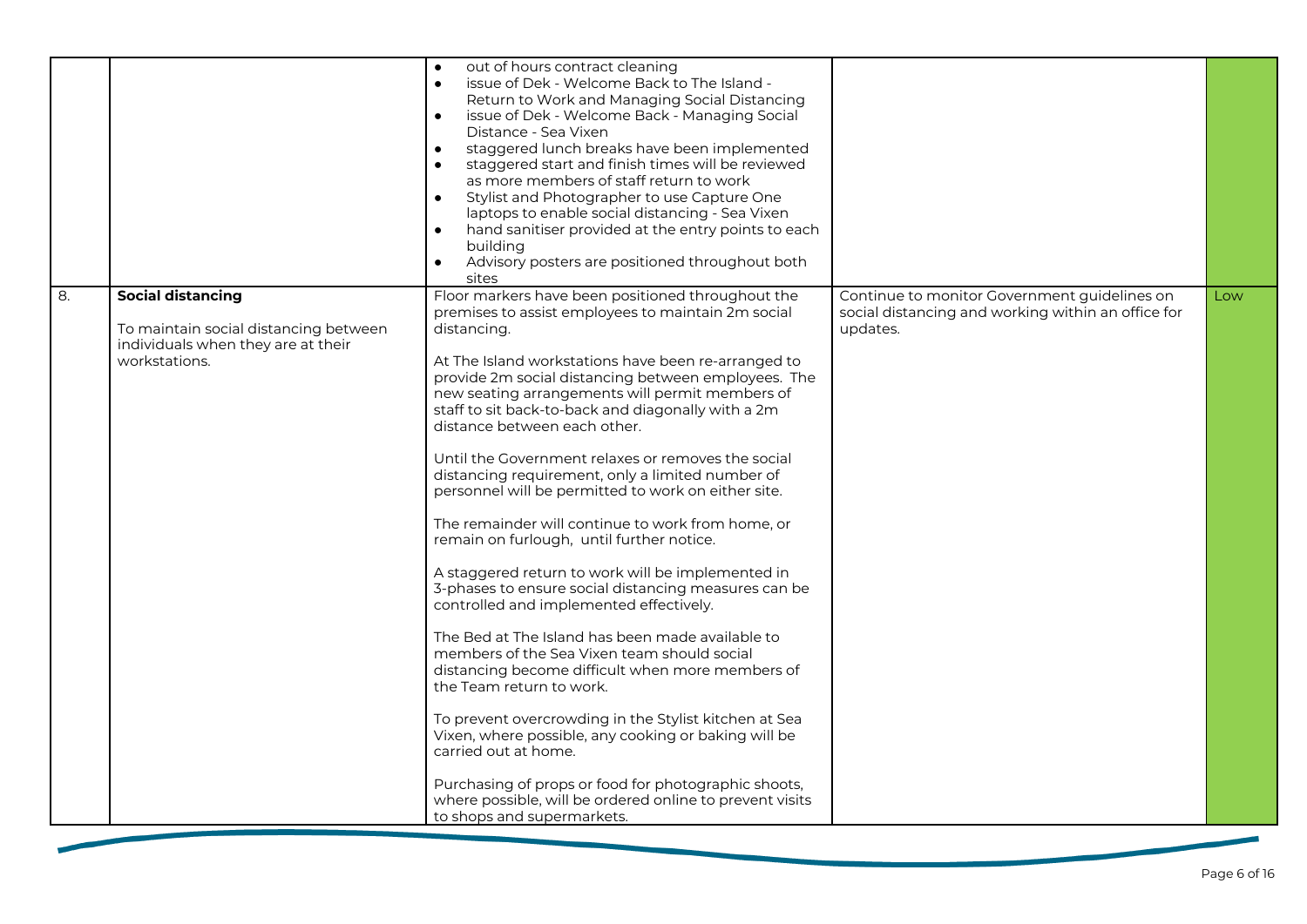| 9.  | <b>Social distancing</b><br>To reduce transmission due to face-to-face<br>meetings and maintain social distancing<br>in meetings. | Where meetings are required these will be conducted<br>via Zoom whenever possible.<br>Where it is necessary to carry out in-house meetings<br>these will be carried out in a large space where 2m<br>social distancing can be maintained.<br>At The Island the maximum number of persons in the<br>meeting rooms has been limited as follows and must<br>be observed by all members of staff:<br>The Waterworks - maximum of 6 persons at any one<br>time.<br>The Pool - maximum of 3 persons at any one time.<br>Signage will be placed on the doors of each meeting<br>room as a reminder when entering the rooms.<br>When entering or leaving the meeting rooms all staff<br>should be considerate of their colleagues and continue<br>to observe the 2m social distancing requirements.<br>Sea Vixen - The Hub - maximum of 4 persons at any<br>one time<br>Sea Vixen meeting room - maximum of 3 persons at<br>any one time.<br>Transfer of equipment, e.g pens etc will not be<br>permitted and hand sanitiser will be available at all<br>times. | Continue to monitor Government guidelines on<br>social distancing and working within an office for<br>updates. | Low |
|-----|-----------------------------------------------------------------------------------------------------------------------------------|---------------------------------------------------------------------------------------------------------------------------------------------------------------------------------------------------------------------------------------------------------------------------------------------------------------------------------------------------------------------------------------------------------------------------------------------------------------------------------------------------------------------------------------------------------------------------------------------------------------------------------------------------------------------------------------------------------------------------------------------------------------------------------------------------------------------------------------------------------------------------------------------------------------------------------------------------------------------------------------------------------------------------------------------------------|----------------------------------------------------------------------------------------------------------------|-----|
| 10. | <b>Social distancing</b><br>To maintain social distancing while using<br>common areas.                                            | Use of the kitchen:<br>The Island<br>Only two persons are permitted in the kitchen area at<br>any one time.<br>Signage will be placed on the door to this effect.<br>During lunch breaks, employees have been advised to<br>eat at their desks or to use the outside facilities during                                                                                                                                                                                                                                                                                                                                                                                                                                                                                                                                                                                                                                                                                                                                                                  | Continue to monitor Government guidelines on<br>social distancing and working within an office for<br>updates. | Low |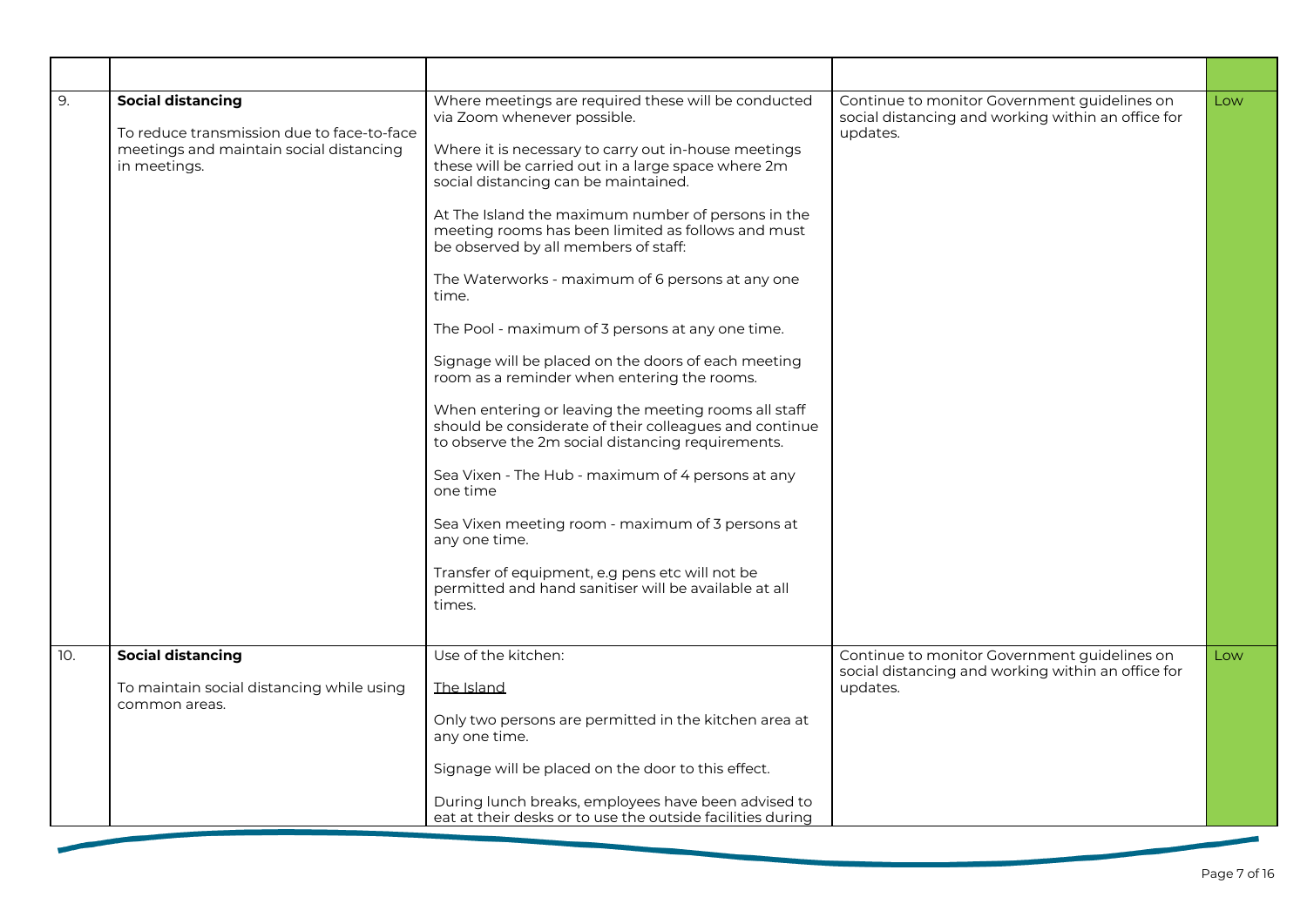|     |                                                                                                                     | their lunch breaks. Members of staff are to bring their<br>own outdoor seating for their own use.<br>Sea Vixen<br>Only one person is permitted in the kitchen area at any<br>one time.<br>Signage to this effect has been posted on the door to<br>the kitchen at both sites.<br>The Island and Sea Vixen<br>Employees are to make their own drinks and wash up<br>their own cups during the day using disposable paper<br>towels. For personnel at The Island, only CHS provided<br>crockery, cutlery etc is to be placed into the dishwasher<br>at the end of the day.<br>All personal food containers and cutlery are to be<br>removed from the premises on a daily basis.<br>A zero tolerance to food storage in the fridge will be<br>applied. Only food for consumption during each<br>working day is to be stored in the fridge. Nothing is to<br>be left in the fridge overnight. Any items which remain<br>at the end of the working day will be disposed of.<br>All personal food must be stored in tupperware style<br>containers - no loose food or food in open packaging is<br>permitted.<br>Use of the microwave - please ensure you wash your<br>hands before using the microwave and clean the<br>controls after use on every occasion.<br>All communal use items, including microwaves, kettles,<br>hot water boilers, milk bottles/cartons, tea/coffee/sugar<br>containers etc to be disinfected after each use. |                                                                                                      |     |
|-----|---------------------------------------------------------------------------------------------------------------------|-------------------------------------------------------------------------------------------------------------------------------------------------------------------------------------------------------------------------------------------------------------------------------------------------------------------------------------------------------------------------------------------------------------------------------------------------------------------------------------------------------------------------------------------------------------------------------------------------------------------------------------------------------------------------------------------------------------------------------------------------------------------------------------------------------------------------------------------------------------------------------------------------------------------------------------------------------------------------------------------------------------------------------------------------------------------------------------------------------------------------------------------------------------------------------------------------------------------------------------------------------------------------------------------------------------------------------------------------------------------------------------------------------------------------------------|------------------------------------------------------------------------------------------------------|-----|
|     |                                                                                                                     |                                                                                                                                                                                                                                                                                                                                                                                                                                                                                                                                                                                                                                                                                                                                                                                                                                                                                                                                                                                                                                                                                                                                                                                                                                                                                                                                                                                                                                     |                                                                                                      |     |
| 11. | Accidents, security and other incidents<br>To prioritise safety during incidents.                                   | All employees are aware of the fire and evacuation<br>procedures and assembly points in place for their work<br>site.                                                                                                                                                                                                                                                                                                                                                                                                                                                                                                                                                                                                                                                                                                                                                                                                                                                                                                                                                                                                                                                                                                                                                                                                                                                                                                               | Continue to monitor Government guidelines and<br>ensure that PPE supplies are replenished after use. | Low |
|     | In an emergency, for example, an accident<br>or fire, people do not have to stay 2m apart<br>if it would be unsafe. | All currently certified first aiders have been provided<br>with information and advice from St John's ambulance<br>and other recognised organisations on how to deal                                                                                                                                                                                                                                                                                                                                                                                                                                                                                                                                                                                                                                                                                                                                                                                                                                                                                                                                                                                                                                                                                                                                                                                                                                                                |                                                                                                      |     |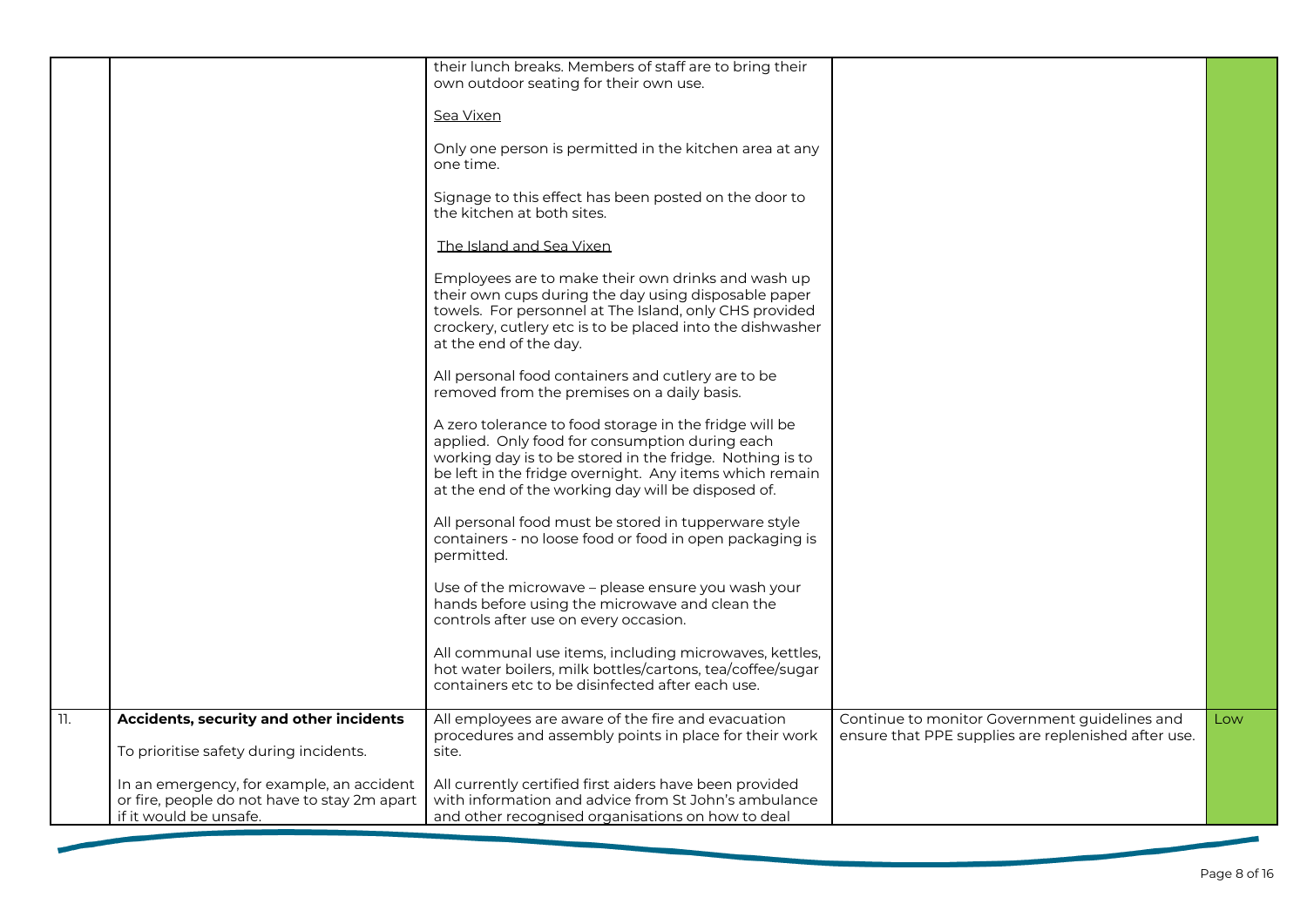|     | People involved in the provision of<br>assistance to others should pay particular<br>attention to sanitation measures<br>immediately afterwards including<br>washing hands. | with first aid requirements during the current<br>pandemic.<br>PPE supplies have been purchased for use in the event<br>of an emergency.                                                                                                                                                                                                                                                                                                                                                                                                                                                                                                                                                                                                                                                                                                                                                                                                                                                                                                                                                                                                                                                                                                                                                                                                                                                                                                                                                                                       |                                                                                     |     |
|-----|-----------------------------------------------------------------------------------------------------------------------------------------------------------------------------|--------------------------------------------------------------------------------------------------------------------------------------------------------------------------------------------------------------------------------------------------------------------------------------------------------------------------------------------------------------------------------------------------------------------------------------------------------------------------------------------------------------------------------------------------------------------------------------------------------------------------------------------------------------------------------------------------------------------------------------------------------------------------------------------------------------------------------------------------------------------------------------------------------------------------------------------------------------------------------------------------------------------------------------------------------------------------------------------------------------------------------------------------------------------------------------------------------------------------------------------------------------------------------------------------------------------------------------------------------------------------------------------------------------------------------------------------------------------------------------------------------------------------------|-------------------------------------------------------------------------------------|-----|
| 12. | Managing customers, visitors and<br>contractors<br>To minimise the number of unnecessary<br>visits to offices by visitors.                                                  | All members of staff are to minimise the number of<br>visitors to the site and use Zoom or other remote<br>meeting sites to conduct any meetings.<br>Any visitors are required to complete our visitor<br>questionnaire before being permitted access to our<br>premises.<br>Contractors and essential service visits are to be<br>staggered to avoid overcrowding in the building and to<br>enable social distancing to be maintained.<br>All visitors, contractors etc are to be advised to use the<br>hand sanitiser on each entry to the building. This is<br>MANDATORY.<br>Temperature scans will be carried out for all persons<br>entering the building. This is MANDATORY.<br>This information will be carried out via a thermal<br>thermometer by one member of staff who will be<br>wearing a face mask, face visor and gloves.<br>Individual temperature readings will not be recorded.<br>However anyone who has a reading in excess of 38°c<br>will not be permitted to access the building.<br>Ensure that the member of staff hosting the visitor has<br>been advised to provide all information on CHS' social<br>distancing and hygiene requirements. Details are<br>included in the CHS Deck - Welcome Back to The<br>Island - Return to Work and Managing Social<br>Distancing.<br>CHS to keep a record of all visitors. CHS employees are<br>to complete the visitor log to prevent sharing of pens<br>etc.<br>All model shoots and set building at Sea Vixen have<br>been cancelled until further notice. | Continue to review Government websites and<br>update our visitor rules as required. | Low |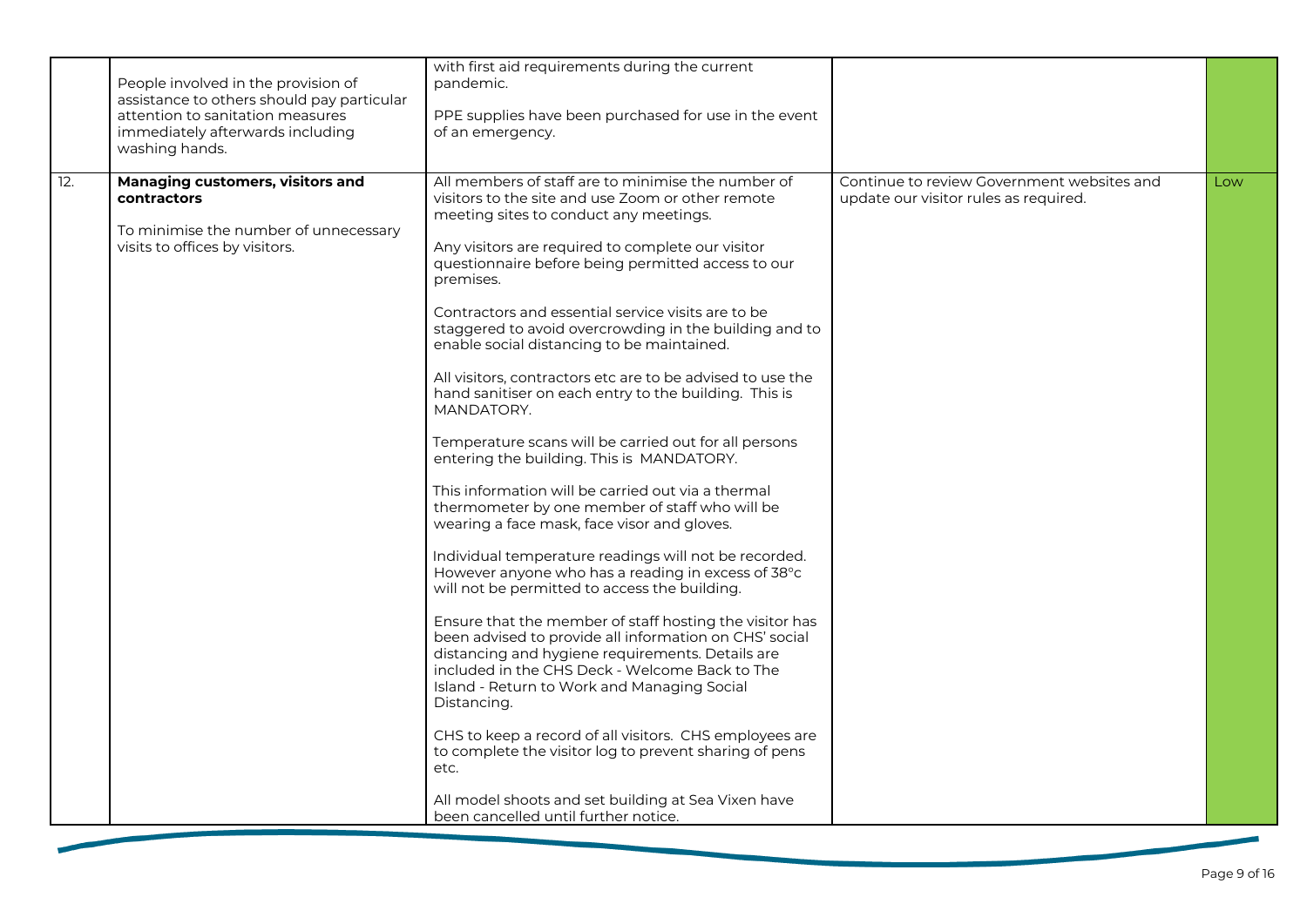| $\overline{13}$ . | <b>Cleaning the workplace</b><br>Hygiene - handwashing, sanitation<br>facilities and toilets.<br>Before returning to work - To make sure<br>that any site or location that has been<br>closed or partially operated is clean and<br>ready to restart, including:<br>An assessment for all sites, or parts of sites,<br>that have been closed, before restarting<br>work.<br>Carrying out cleaning procedures and<br>providing hand sanitiser before restarting<br>work.<br>On return to work - To keep the workplace<br>clean and prevent transmission by<br>touching contaminated surfaces.<br>Hygiene - To help everyone keep good<br>hygiene through the working day. | Arrangements have been put in place for the contract<br>cleaners to enter and clean the building prior to return<br>to work and occupation by members of staff.<br>Where necessary any air conditioning units will be<br>adjusted to ensure that ventilation is not decreased<br>due to lower occupancy.<br>Windows and roof lights will be opened, where possible<br>and weather permitting, to allow fresh air to circulate<br>throughout the building.<br>Additional hygiene supplies have been purchased,<br>including soap, hand sanitiser, anti-bacterial sprays,<br>wipes, paper hand towels and paper kitchen towels.<br>An enhanced cleaning schedule will be carried out at<br>regular intervals throughout the day for all surfaces,<br>door handles, computer and telephony.<br>Cleaning of all high touch items after each use will be<br>carried out, including microwaves, fridge, alarm pads,<br>photocopiers etc.<br>Regular removal of waste.<br>Hand washing and sanitising signage is displayed<br>throughout the buildings.<br>Hand sanitiser is provided at multiple points<br>throughout the buildings.<br>Signage for social distancing and hand washing to be<br>placed in the toilet areas.<br>Hand dryers at The Island have been turned off and<br>paper towels have been provided.<br>Additional bins have been put in place and will be<br>emptied regularly. | Hygiene and cleaning procedures will be reviewed<br>on a regular basis and amended where required to<br>ensure that safety of our staff. | Low |
|-------------------|--------------------------------------------------------------------------------------------------------------------------------------------------------------------------------------------------------------------------------------------------------------------------------------------------------------------------------------------------------------------------------------------------------------------------------------------------------------------------------------------------------------------------------------------------------------------------------------------------------------------------------------------------------------------------|---------------------------------------------------------------------------------------------------------------------------------------------------------------------------------------------------------------------------------------------------------------------------------------------------------------------------------------------------------------------------------------------------------------------------------------------------------------------------------------------------------------------------------------------------------------------------------------------------------------------------------------------------------------------------------------------------------------------------------------------------------------------------------------------------------------------------------------------------------------------------------------------------------------------------------------------------------------------------------------------------------------------------------------------------------------------------------------------------------------------------------------------------------------------------------------------------------------------------------------------------------------------------------------------------------------------------------------------------------------------------------------------|------------------------------------------------------------------------------------------------------------------------------------------|-----|
| 14.               | <b>Changing rooms and showers</b>                                                                                                                                                                                                                                                                                                                                                                                                                                                                                                                                                                                                                                        | The Island only -                                                                                                                                                                                                                                                                                                                                                                                                                                                                                                                                                                                                                                                                                                                                                                                                                                                                                                                                                                                                                                                                                                                                                                                                                                                                                                                                                                           |                                                                                                                                          | Low |
|                   | To minimise the risk of transmission in<br>changing rooms and showers.                                                                                                                                                                                                                                                                                                                                                                                                                                                                                                                                                                                                   | For members of staff who wish to use the shower after<br>cycling to work, they must ensure that they thoroughly<br>clean the area following each use, paying particular                                                                                                                                                                                                                                                                                                                                                                                                                                                                                                                                                                                                                                                                                                                                                                                                                                                                                                                                                                                                                                                                                                                                                                                                                     |                                                                                                                                          |     |
|                   |                                                                                                                                                                                                                                                                                                                                                                                                                                                                                                                                                                                                                                                                          |                                                                                                                                                                                                                                                                                                                                                                                                                                                                                                                                                                                                                                                                                                                                                                                                                                                                                                                                                                                                                                                                                                                                                                                                                                                                                                                                                                                             |                                                                                                                                          |     |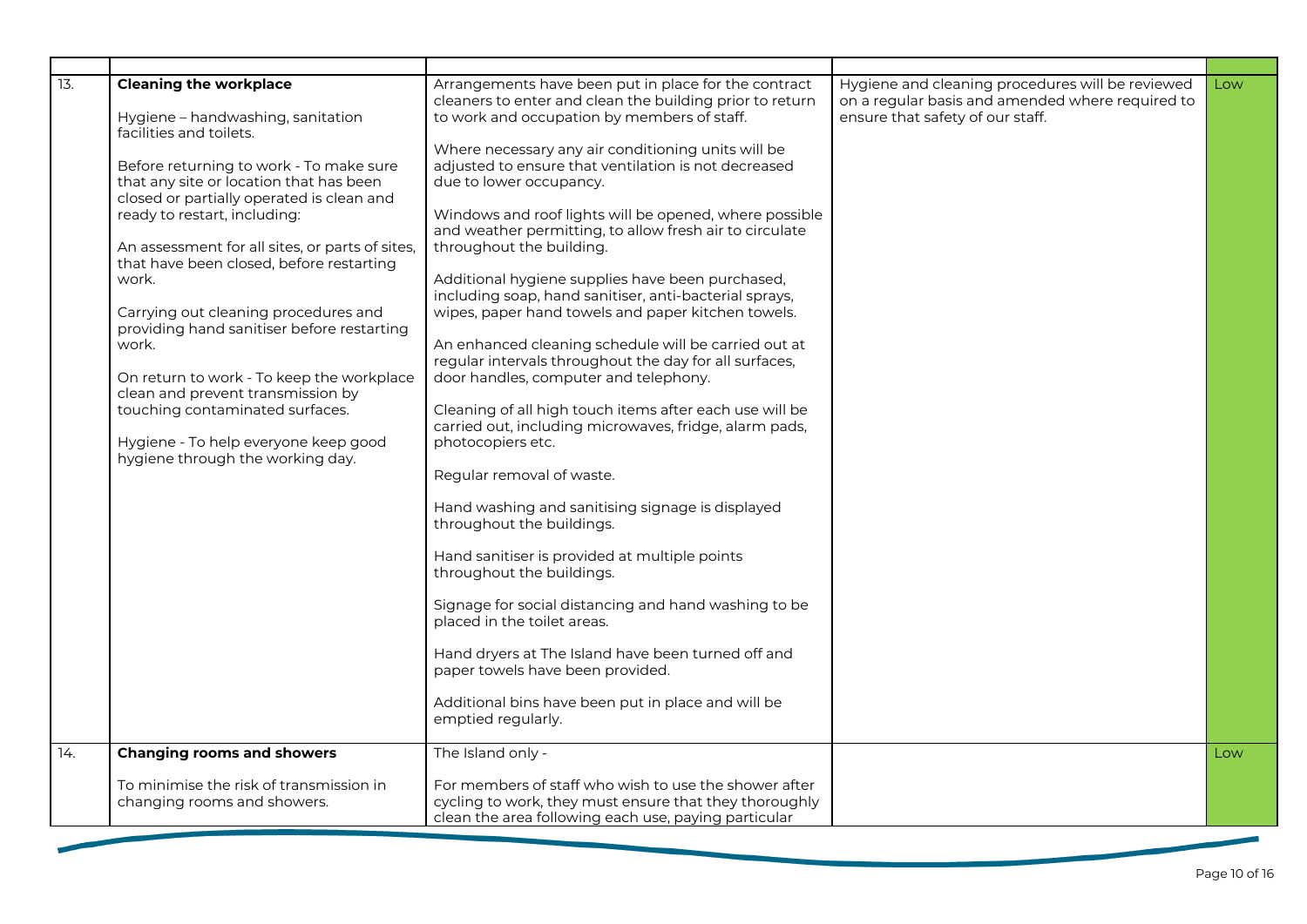|                   |                                                                                      | attention to the door handles on exit.                                                                                                                                                                                                                                                                                                                                       |                                                                                                                                                   |     |
|-------------------|--------------------------------------------------------------------------------------|------------------------------------------------------------------------------------------------------------------------------------------------------------------------------------------------------------------------------------------------------------------------------------------------------------------------------------------------------------------------------|---------------------------------------------------------------------------------------------------------------------------------------------------|-----|
|                   |                                                                                      | In addition, the door handles will be included in the<br>regular daily in-house cleaning schedule.                                                                                                                                                                                                                                                                           |                                                                                                                                                   |     |
|                   |                                                                                      | No personal clothing is to be left in the shower room.                                                                                                                                                                                                                                                                                                                       |                                                                                                                                                   |     |
|                   |                                                                                      | Any cycling or exercise clothing may be hung in the<br>porch area next to the Waterworks. Please leave<br>spaces between the hangers where possible to prevent<br>cross-contamination of clothing.                                                                                                                                                                           |                                                                                                                                                   |     |
| $\overline{15}$ . | Handling goods, merchandise and other<br>materials                                   | Cleaning procedures for goods or deliveries to CHS<br>have been put in place. Additional cleaning products<br>are available. Disposable gloves are available for use.                                                                                                                                                                                                        | Procedures to be reviewed on a regular basis to<br>ensure staff remain safe.                                                                      | Low |
|                   | To reduce transmission through contact<br>with objects that come into the workplace. | Where possible online purchases are to be limited to<br>one large order to minimise contact with delivery<br>persons.                                                                                                                                                                                                                                                        |                                                                                                                                                   |     |
|                   |                                                                                      | Drop off points for deliveries have been set up and staff<br>receiving the goods advised that additional hand<br>washing/sanitising must be adhered to following<br>receipt of goods and post. Hand sanitiser is provided.<br>Disposable gloves are available for use.                                                                                                       |                                                                                                                                                   |     |
|                   |                                                                                      | Any personal deliveries will no longer be delivered to<br>your desk. You will be contacted either via email or<br>Slack to advise that your parcel has been received and<br>its location ready for you to collect at an appropriate<br>time during the day. In order to safeguard your<br>colleagues we would request that you keep any<br>personal deliveries to a minimum. |                                                                                                                                                   |     |
| 16.               | <b>Personal Protective Equipment (PPE)</b><br>and face coverings                     | The current Government guidelines do not<br>recommend the use of additional PPE, specifically face<br>coverings/masks, in an office environment as<br>protection against COVID-19.                                                                                                                                                                                           | CHS will continue to monitor the Government and<br>associated healthcare websites for updates and<br>guidance on the use of PPE in the workplace. | Low |
|                   |                                                                                      | Additional methods of preventing the spread of<br>COVID-19 in the workplace have been implemented<br>throughout the company including working from<br>home, 2m social distancing, hand washing posters, the<br>purchase of additional hygiene products, increased<br>hygiene reminders and an increased cleaning regime<br>throughout the day.                               |                                                                                                                                                   |     |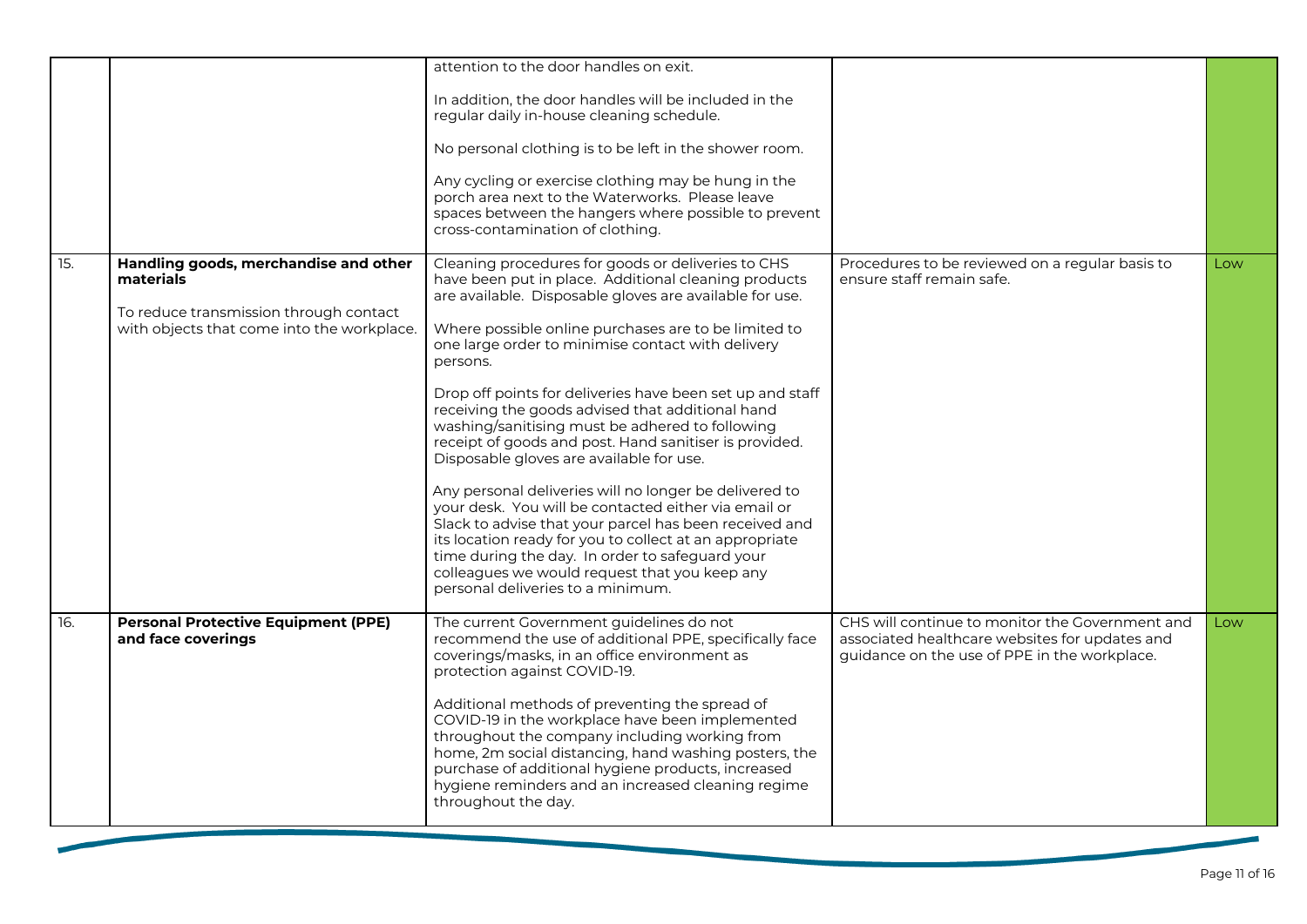|     |                                                                                                                                                                                                                                  | CHS will support employees who choose to wear a face<br>mask/covering, however they must follow strict rules<br>on removal and disposal.<br>A copy of PP130 PPE (Personal Protective Equipment)<br>for First Aiders is attached providing information on<br>correct use, removal and disposal of PPE.                                                                                                                                                                                                                                                                                                                                                                             |                                                                                                                                                |     |
|-----|----------------------------------------------------------------------------------------------------------------------------------------------------------------------------------------------------------------------------------|-----------------------------------------------------------------------------------------------------------------------------------------------------------------------------------------------------------------------------------------------------------------------------------------------------------------------------------------------------------------------------------------------------------------------------------------------------------------------------------------------------------------------------------------------------------------------------------------------------------------------------------------------------------------------------------|------------------------------------------------------------------------------------------------------------------------------------------------|-----|
| 17. | <b>Workforce Management</b><br>To change the way work is organised to<br>create distinct groups and reduce the<br>number of contacts each employee has.                                                                          | Where possible members of staff will continue to work<br>from home.<br>When staff are required to return to work a staggered<br>return will be implemented for both sites, The Island<br>and Sea Vixen, to ensure social distancing measures<br>can be controlled and implemented effectively.<br>Staggered lunch breaks will be implemented to ensure<br>social distancing is possible and staff are able to ensure<br>maximum occupation of the kitchen area is observed.<br>Staff members have been advised not to share office<br>supplies. Where transfer of items between staff<br>members cannot be avoided a dedicated drop<br>off/collection point must be put in place. | Regular reviews of the drop off/collection point will<br>be carried out and any improvement will be made<br>accordingly.                       | Low |
| 18. | <b>Work related travel</b><br>To avoid unnecessary work travel and<br>keep people safe when they do need to<br>travel between locations.                                                                                         | All unnecessary travel is not permitted.<br>Where necessary travel is required in company owned<br>vehicles these must be cleaned regularly and after<br>each use. Only one member of staff is permitted in the<br>vehicle at a time.<br>Where deliveries/collections are required social<br>distancing must be implemented at all times.                                                                                                                                                                                                                                                                                                                                         | Monitor use of the vehicles and review procedures<br>where necessary.                                                                          | Low |
| 19. | <b>Training and Communication</b><br>To make sure all workers understand<br>COVID-19 related safety procedures.<br>To make sure all workers are kept up to<br>date with how safety measures are being<br>implemented or updated. | Regular updates have been issued to all members of<br>staff detailing new ways of working and health and<br>safety updates.<br>All new or updated policies and procedures relating to<br>the Coronavirus pandemic are issued to all staff as and<br>when they are revised.                                                                                                                                                                                                                                                                                                                                                                                                        | CHS will monitor Government websites for any<br>new advice or updates and communicate these to<br>the staff members as soon as is practicable. | Low |

Supporting documentation with this for risk assessment: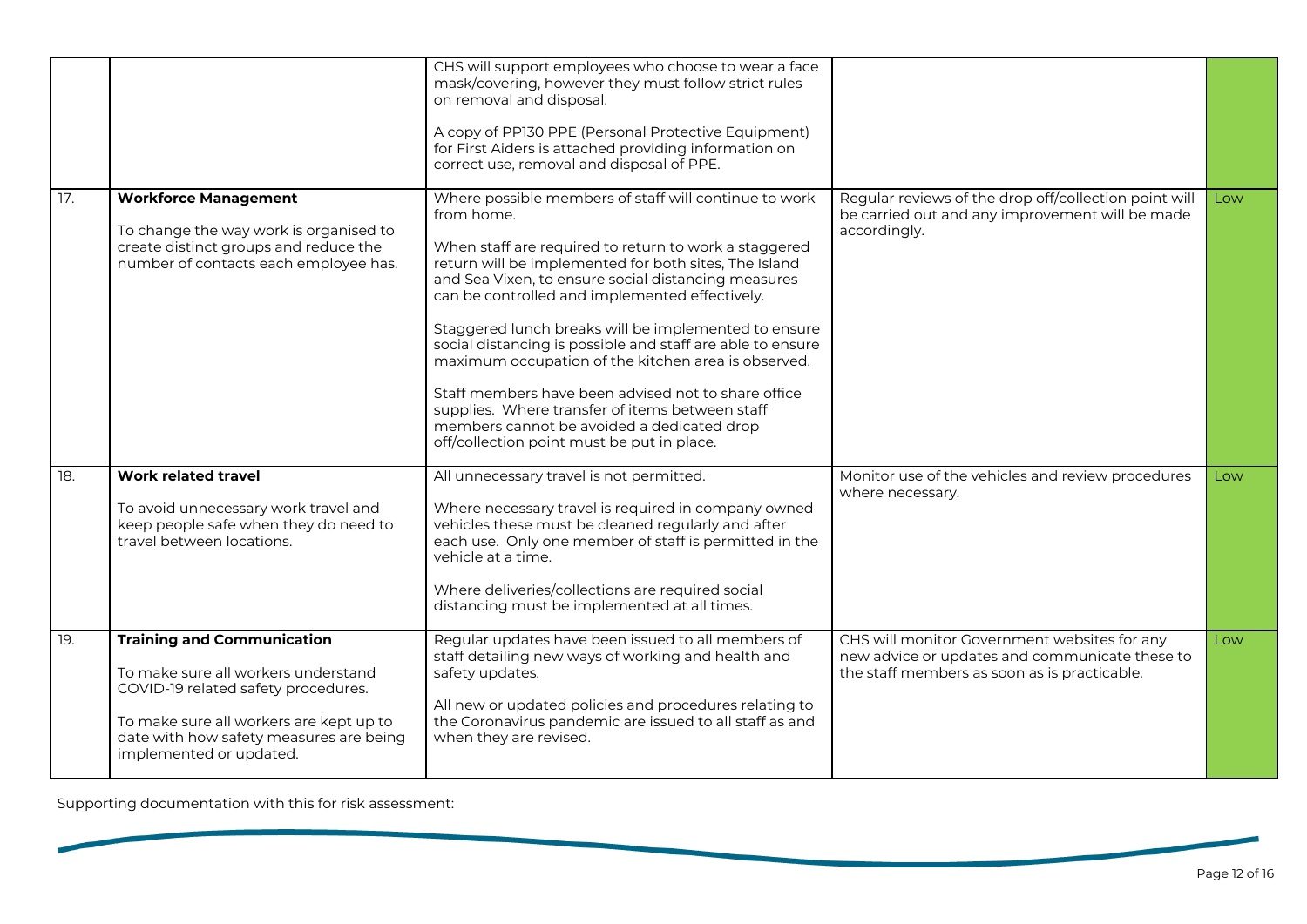CHS-Covid-19-WFH Response - Chris Southgate - 17.03.2020 MF100 - Coronavirus Medical Questionnaire for CHS staff returning from Annual Leave - 18.05.2020 V3.0 MF098 - Coronavirus Medical Questionnaire for visitors to CHS - 20.05.2020 V3.0 PP130 - PPE (Personal Protective Equipment) for First Aiders DEK - Welcome Back to The Island - Return to Work and Managing Social Distancing DEK - Welcome Back - Managing Social Distance - Sea Vixen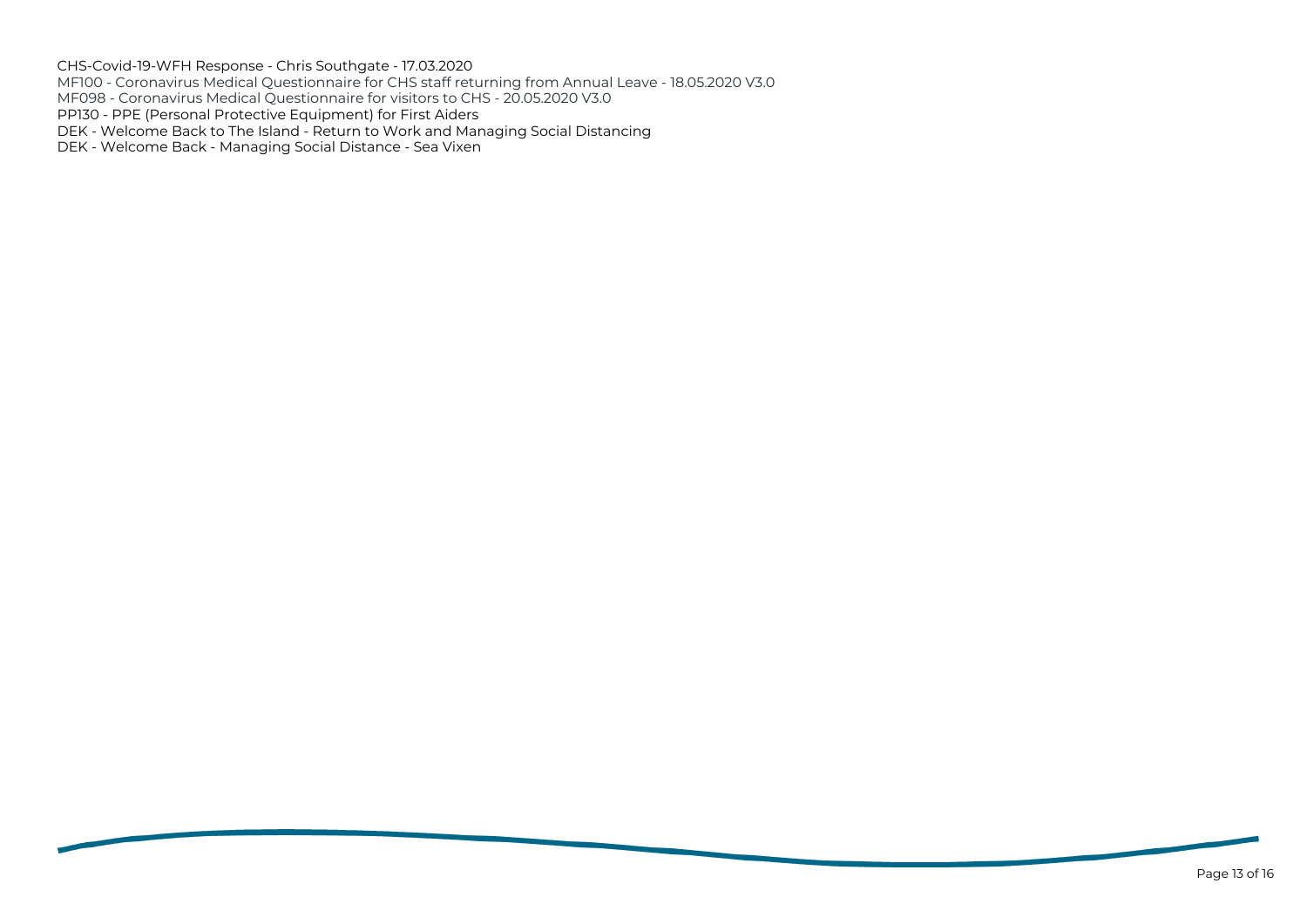# **Local Hospital Address:**

Royal Bournemouth Hospital - Emergency Department (24 Hrs) Castle Lane East Bournemouth Dorset BH7 7DQ

Tel: 01202 303626

Southampton General Hospital - Emergency Department (24 Hrs) NHS Foundation Trust University Hospital Tremona Road Southampton SO16 6YD

Tel: 023 8077 7222

Poole General Hospital - Emergency Department (24 Hrs) Longfleet Road Poole BH15 2JB

Tel: 01202 665511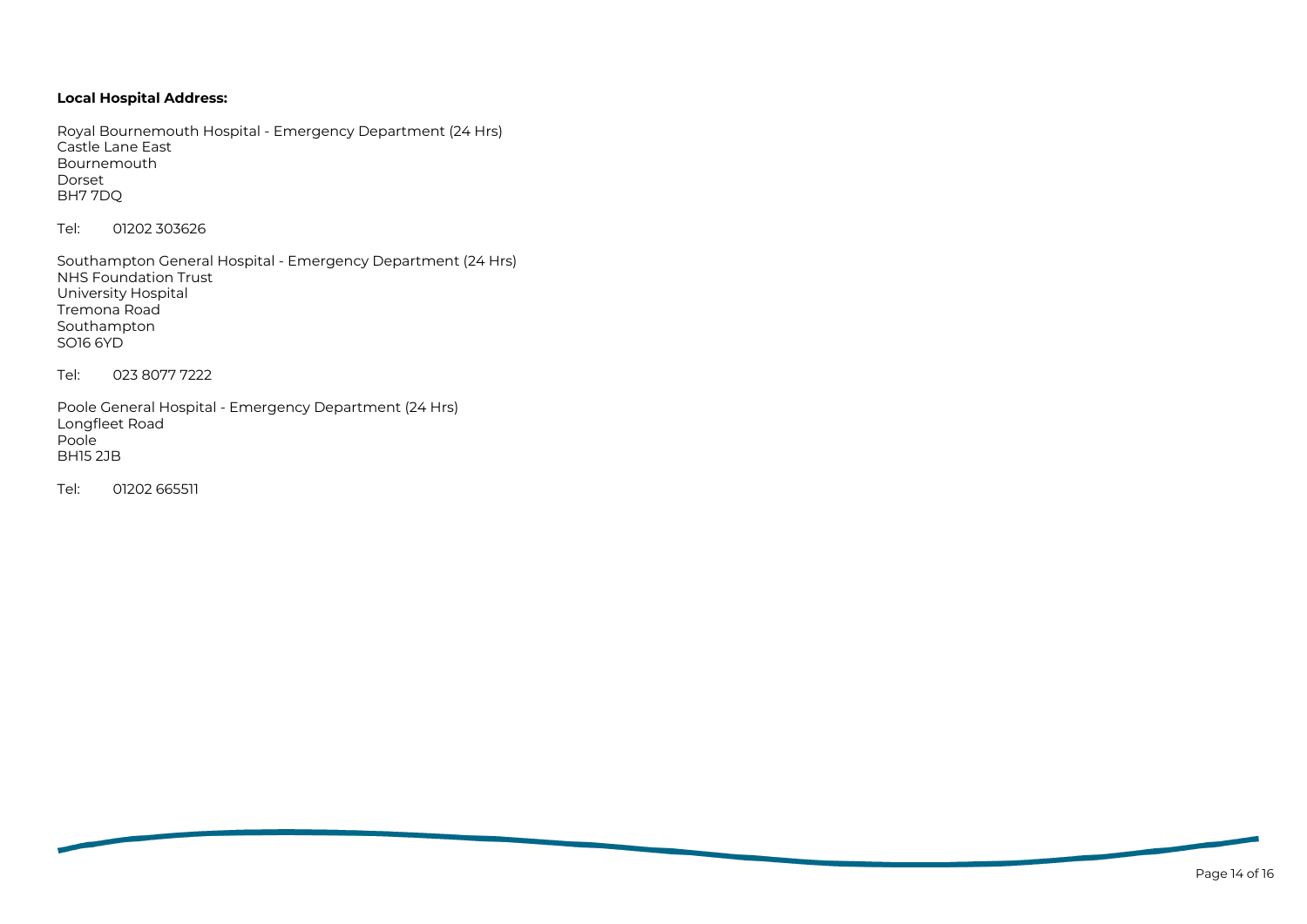## **Local Eye Hospitals**

#### **Eye Emergencies - Acute Referral Unit - Bournemouth and Christchurch**

An appointment system is in place for all emergency eye conditions.

Before visiting the unit please telephone the unit for an assessment on: Tel: 01202 704181

Opening hours: 08.00 am - 6.00 pm - Monday - Friday 08.30 am - 6.00 pm - Saturdays and Bank Holidays 08.30 am - 2.00 pm - Sundays

For emergency conditions out of hours please visit the Emergency Department at the Royal Bournemouth Hospital - details below:

Royal Bournemouth Hospital Castle Lane East Bournemouth BH7 7DW

Tel. 01202 303626

### **Eye Emergencies - Southampton**

Eye casualty is a specialist emergency department for urgent sight problems and eye treatment based at Southampton General Hospital..

## We are an emergency service, so do not offer appointments.

Opening Hours : Monday to Sunday, 8am to 6pm

Southampton General Hospital Tremona Road Southampton Hampshire SO16 6YD

Call us on 023 8120 6592. If your call is not answered, please try again in a few minutes.

If you have an urgent eye problem outside of these hours, please contact your GP to access their out of hours service or call 111 for further advice. An ophthalmologist is on call in case of an emergency.